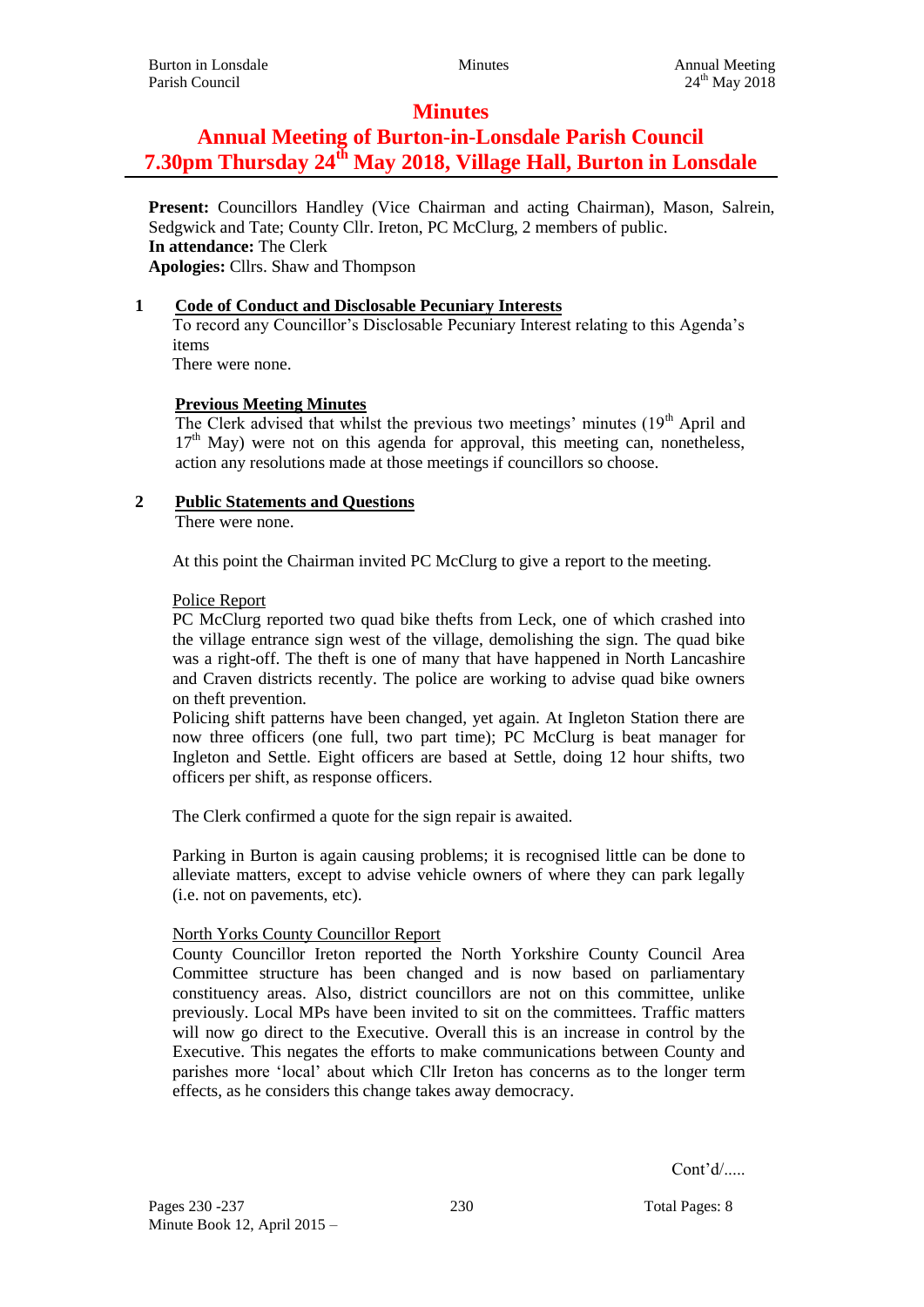**3 Election of Chairman and Vice Chairman for the year 2018 - 2019**; handover of the Chair to the new Chairman, signing of Declarations of Acceptance of Office by Chairman and Vice Chairman

Councillors present, with one exception, were happy for Cllrs Thompson and Handley to continue their respective roles of Chairman and Vice Chairman. In Cllr. Thompson's absence, the acting chairman, Cllr Handley proposed both Cllr Thompson and Cllr Handley continue in their respective roles as Chairman and Vice Chairman.

**Resolved** (4 for 1 against)

Cllr Thompson be re-elected Chairman for the year 2018-2019; the Declaration of Acceptance of Office to be signed after this meeting.

**Resolved**

Cllr Handley be re-elected Vice Chairman for the year 2018-2019; the Declaration of Office was signed and witnessed.

**4 Recreation Field Committee 2018-19** – appointment of 3 members

The current members, Cllrs Mason, Sedgwick and Thompson advised they were happy to continue as the Parish Council members of the Recreation Committee. **Resolved**

Cllrs. Mason, Sedgwick and Thompson were re-appointed as the Parish Council's representatives on the Recreation Committee.

**5 Election of Parish Council Representatives to Outside Bodies** for year 2018- 2019 (not necessarily from within the Parish Council) All councillors indicated they were happy to continue in the roles appointed to

during the year 2017-18.

The following resolutions were made:

 Village Hall Committee - 2 representatives **Resolved**

Cllrs Salrein and Thompson continue as representatives to the Village Hall Committee

 Joint Footpaths Committee - 2 representatives It was noted this has been re-named North Yorkshire Countryside Volunteers. **Resolved**

Cllrs Shaw and Thompson continue as representatives to the NYCV.

 Burton Community Sports Association - 2 representatives **Resolved**

Cllrs Sedgwick and Thompson continue as representatives to BCSA.

- Woodland Trust 1 representative **Resolved** Cllr Thompson to continue as representative to the Woodland Trust.
- Yorkshire Local Councils Association 2 representatives
- **Resolved**

The Clerk to continue as representative to the YLCA. An additional representative to be appointed at a later date.

 NYCC Emergency Committee - 1 representative **Resolved**

Cllr. Handley to continue as representative to the NYCC Emergency Committee.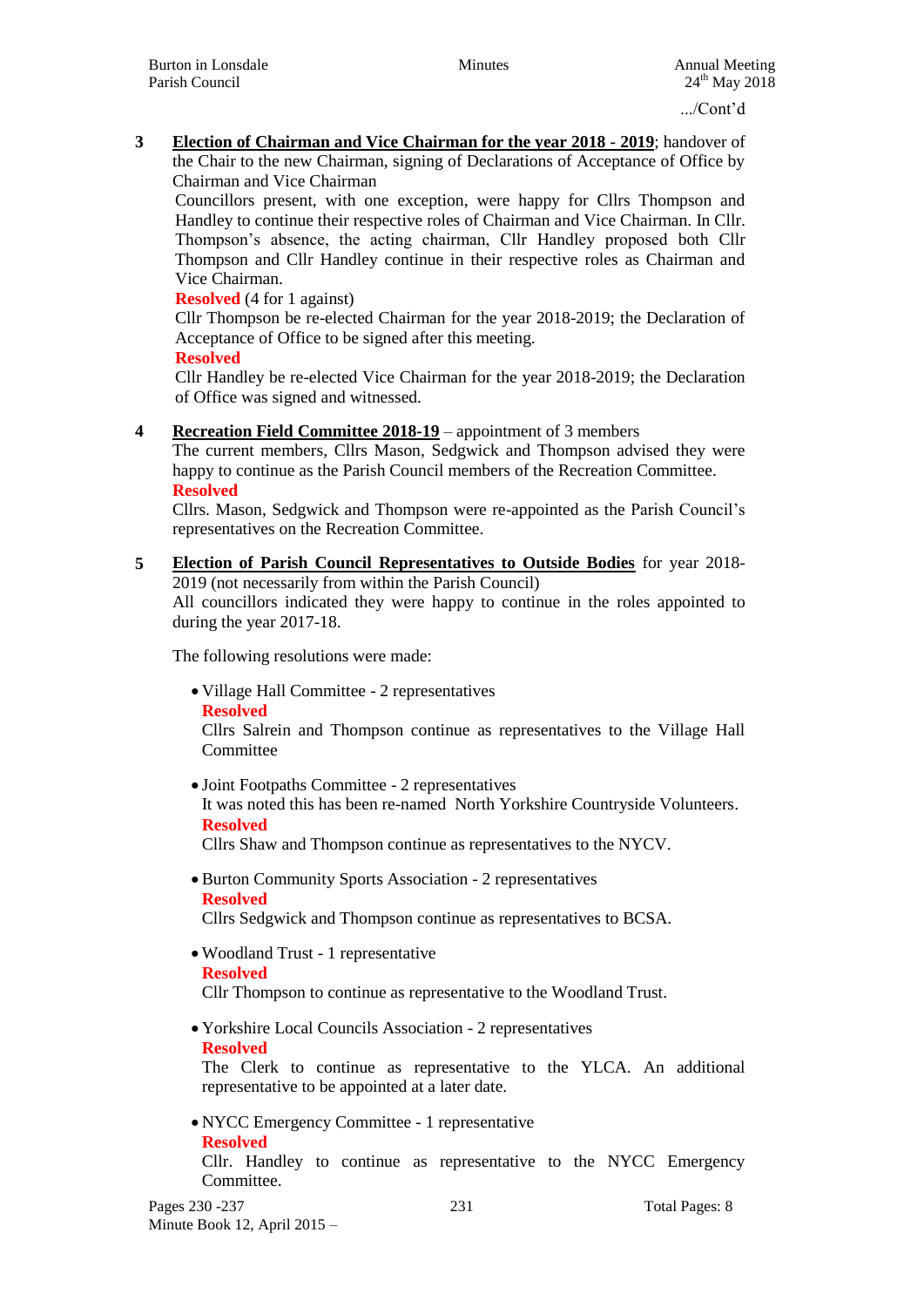Mr. A. Ive to be requested to continue as a second representative.

 Bentham Common Lands Charity 2018 - 2019 – 1 representative **Resolved**

Cllr. Thompson to continue as the council's representative to BCLC 2018-19, which includes the role of Trustee on the Parish Council's behalf.

It was noted Cllr Salrein continues to be a Trustee of the Charity in her own right.

 any other bodies requesting representation from the Parish Council There were none.

### **6 Finance Matters**

a) Annual Accounts year ended 31<sup>st</sup> March 2018: audit and Annual Governance Return (AGAR) procedures

Following the Finance Committee meeting of  $17<sup>th</sup>$  May 2018, the Clerk circulated all paperwork associated with the year end accounts to all councillors.

The Finance Committee, having reviewed in full the annual accounts and the Annual Governance and Accountability Return for 2017/18 Part 2, recommended the following:

 Certificate of Exemption from a limited assurance review under section 9 of the Local Audit (Smaller Authorities) Regulations 2015, for smaller authorities where neither income nor expenditure exceeded £25,000 in the year 2017-18.

It was noted neither Receipts nor Payments (income nor expenditure) exceeded £25,000 in the year to  $31<sup>st</sup>$  March 2018 (see Appendix 1 for annual receipts and payments account).

**Resolved**

The Chairman to sign the Certificate of Exemption.

 Annual Governance Statement: review of internal controls and their effectiveness (section 1)

Councillors, having examined the Annual Governance Statement **Resolved**

Statements 1-8 be answered in the affirmative. Statement 9 does not apply to this council.

• Annual Governance Statement: approval and signatures **Resolved**

The Annual Governance Statement be approved and the Chairman signs the Statement.

Accounting Statements year ended  $31<sup>st</sup>$  March 2018: consideration and approval

Councillors, having reviewed both the annual accounts and the annual accounting statements

#### **Resolved**

The full council approves the annual accounts and Accounting Statements for the year ended  $31<sup>st</sup>$  March 2018. (see appendix 2)

Cont'd/...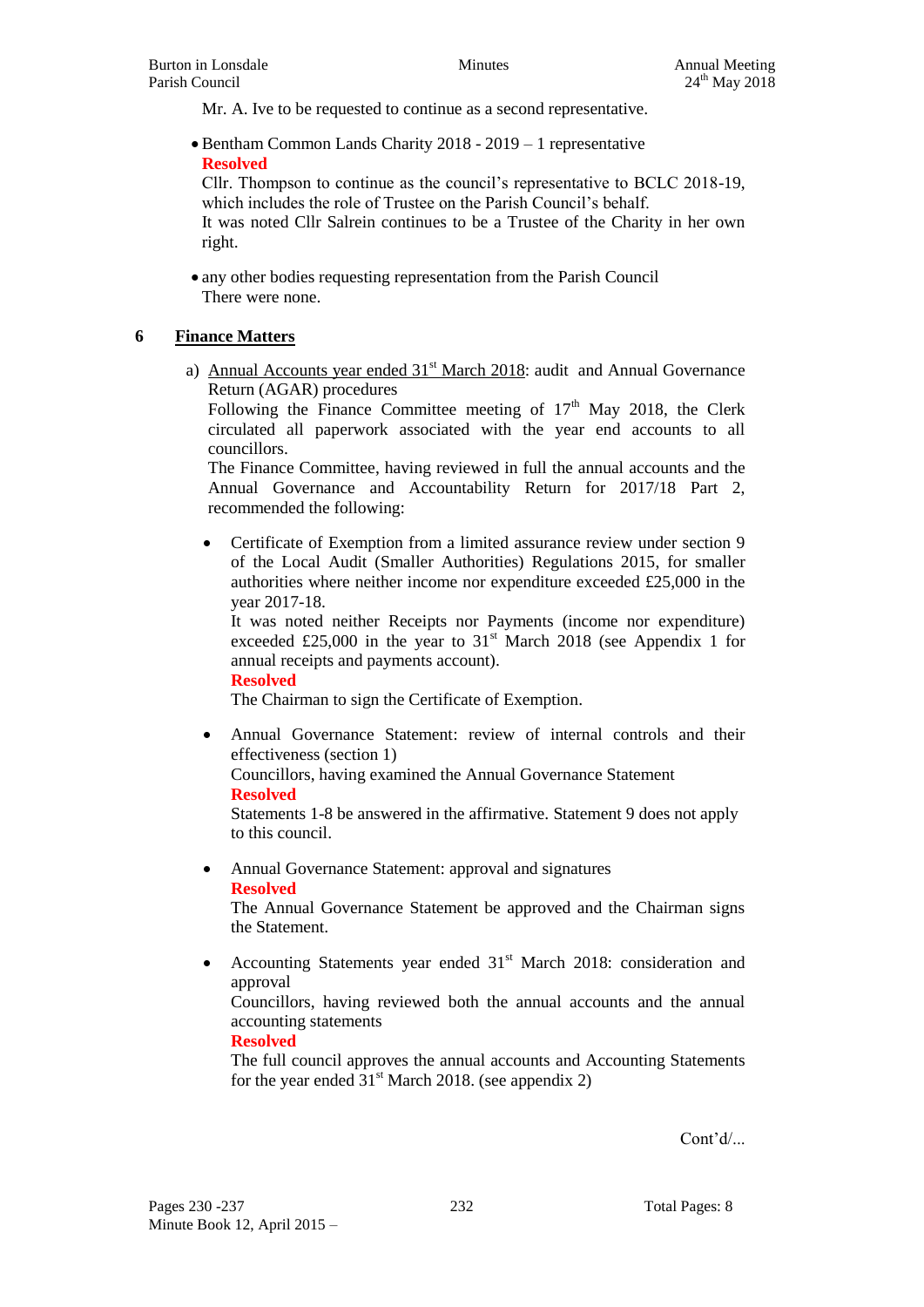- Annual Return: Signing of Accounting Statements **Resolved** The Chairman is authorised to sign the Accounting Statements.
- Public Rights: inspection dates proposal Monday  $11<sup>th</sup>$  June to Friday 20th July 2018 (30 working days)

**Resolved**

To have the 30 working day period between Monday  $11<sup>th</sup>$  June and Friday  $20<sup>th</sup>$  July as the period for the public to exercise its right of inspection of the accounts.

b) Appointment of Internal Auditor for year 2018-19

The council is pleased with the service provided by the internal auditor, Yorkshire Internal Audit Services (YIAS). The Clerk reported YIAS ensures records are kept correctly, and provides advice where necessary. It does not amend the accounts; it can suggest amendments.

**Resolved**

To appoint Yorkshire Internal Audit Services as the internal auditor for the year 2018-19.

c) Annual Risk Assessment for the year to  $31<sup>st</sup>$  March 2018 Review: adoption with amendments to previous assessment to include new Recreation Field equipment

The internal audit advised regular reviews of the general and financial risk assessments; the Clerk advised new sections in the general risk assessment, for the new 'spider' climber and the new outdoor gym equipment will be included.

d) Appointment of internal Finance Committee for year 2018-19 **Resolved**

Cllrs Handley, Shaw and Thompson continue as members of the committee.

e) Annual Insurance policy renewal – proposal to accept a 3 year contract The first annual insurance policy renewal proposal was examined by the Finance Committee; it was proposed the council agree to a three year contract, to aide budgeting and to save a small amount on arrangement fee costs. After the Finance Committee's meeting, the clerk advised the insurer of the additional items of equipment and revised values of existing assets to be insured. A second proposal, giving a slightly higher insurance cost has been received and circulated to all councillors. The cost is either £1,376.49 for 12 months or a Long Term Agreement cost of £1,310.17 p.a. **Resolved**

To accept the insurer's recommendation of accepting the Inspire policy provided by AXA, at a Long term Agreement (3 years) cost of £1,310.17 p.a.

f) Bank balances, including receipts since statement date

The Clerk circulated details of the bank balances and commitments to councillors prior to the meeting (see appendix 3)

VAT refunds frequency was discussed (it is currently done on an annual basis).

### **Resolved**

Clerk to investigate more frequent VAT refund claims.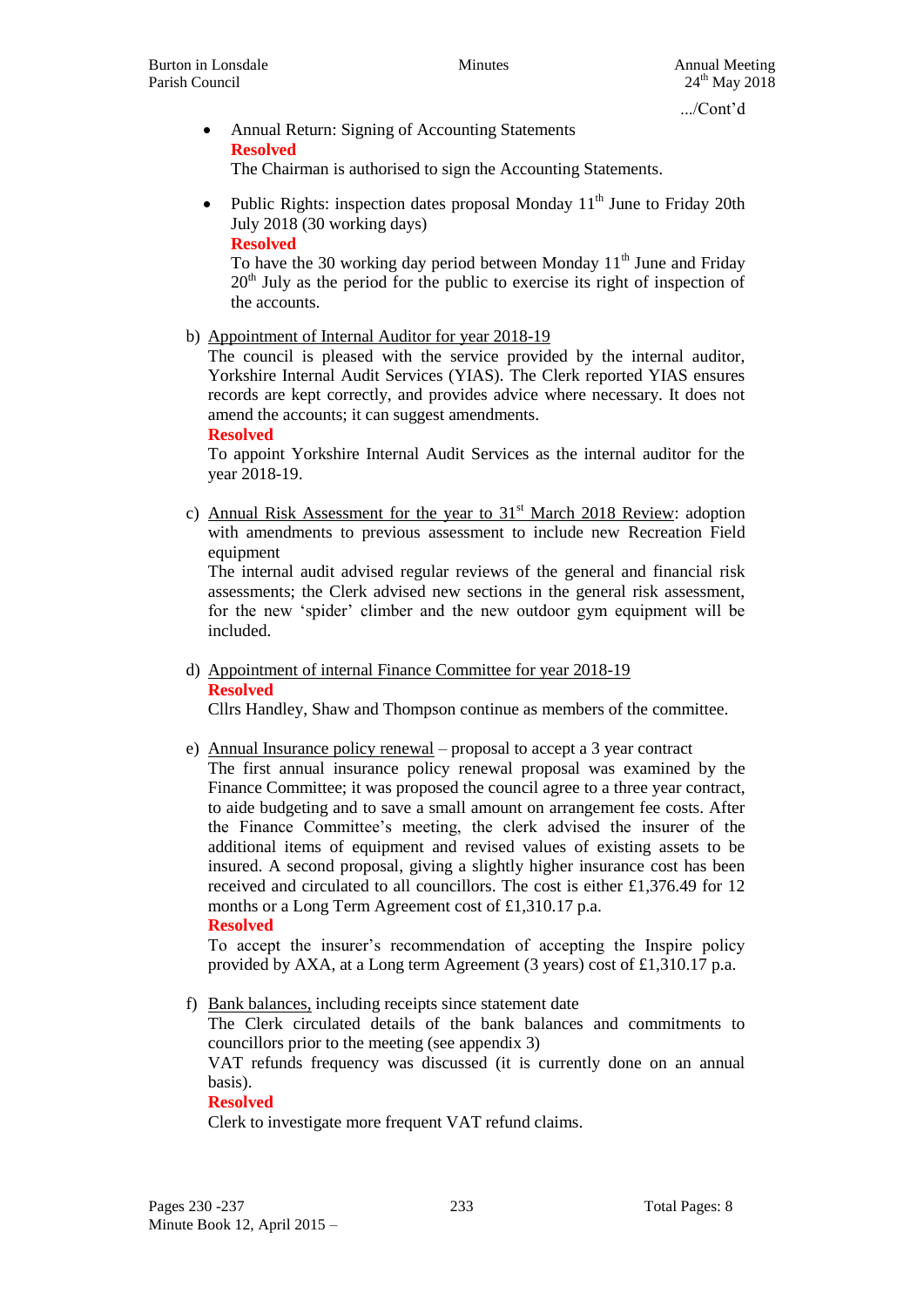# g) Payments of budgeted and non budgeted items May 2018 **Resolved**

To approve the payments as per appendix 3; cheques to be signed after the meeting.

## **7 North Yorkshire County Council**

North Yorkshire Record Office: survey re future custody, access and use of historical and future records.

The meeting was informed this consultation is important for all the community; residents are encouraged to complete the survey.

### **8 Craven District Council**

**Planning Approvals** (Burton in Lonsdale) were approved: 29 Manor Close Burton In Lonsdale LA6 3NE Ref. No: 2018/19134/HH The Cross 3 High Street Burton In Lonsdale LA6 3JU Ref. No: 2018/18963/CND

The following application details were received after publication of this meeting's agenda, but require responses by  $12<sup>th</sup>$  June, before this council's next meeting. 2018/19094/LBC

Proposal: Listed Building Consent to replace/fix the roof, replace all batons, treat the new ones, new lead flashing to be fitted to the sides of the adjoining house and chimney stack, pointing to be undertaken; existing windows to front elevation and front door to be replaced at 9 High Street, Burton In Lonsdale, Carnforth, LA6 3JU **Resolved** There were no comments.

2018/19301/TCA Proposal: Fell 1 no. Poplar Location: 24 Low Street, Burton In Lonsdale, Carnforth, LA6 3LF **Resolved** There were no comments.

**GDPR:** proposed amendment to the General Data Protection Regulation bill: parish councils need not appoint a Data Protection Officer.

Cllr Ireton advised he understood the proposed amendment to the GDPR bill has been accepted; he further advised to obtain full confirmation.

#### **Resolved**

Clerk to obtain confirmation a a DPO is not required by the Parish Council.

### **9 Items to be included by Clerk in press release**

### **Resolved**

Announce in the local press the election of the Chairman and Vice Chairman for the year 2018-19.

### **10 Date, time and venue next monthly Parish Council meeting**

**Resolved** Full Council: 7.30pm 28<sup>th</sup> June, Village Hall; the next Recreation Committee meeting date to be decided outside this meeting.

### **Meeting closed at 8.25pm**

**Signed .......................................................................... Dated......................**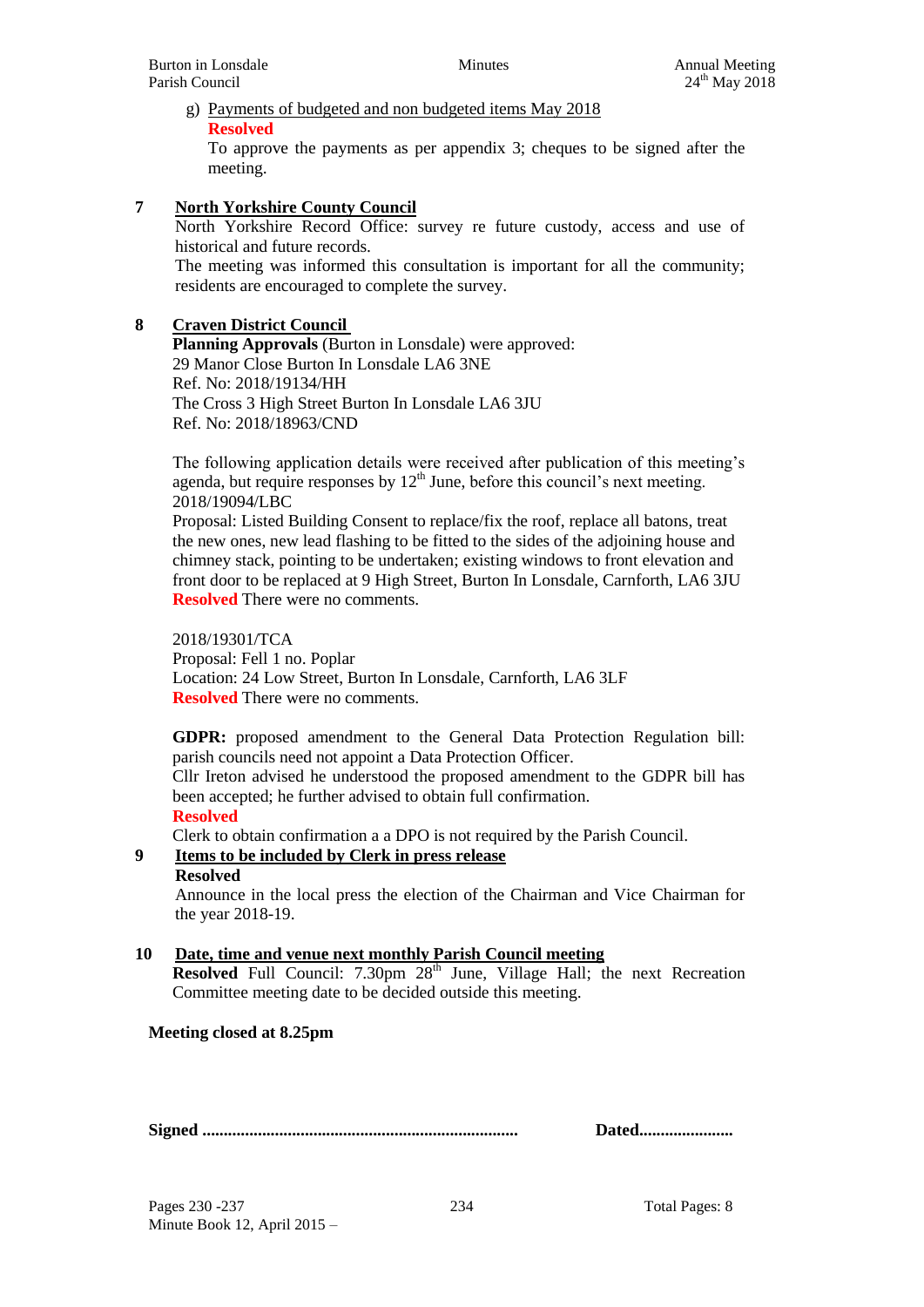Annual Meeting<br> $24^{\text{th}}$  May 2018

| year end  |                                  | <b>Appendix 1</b><br>year end |
|-----------|----------------------------------|-------------------------------|
| 31.03.17  |                                  | 31.03.18                      |
|           | <b>Receipts</b>                  |                               |
| 14,488.00 | Precept                          | 15,509.00                     |
| 262.00    | <b>CDC Grant</b>                 | 491.00                        |
| 8.85      | <b>Bank Interest</b>             | 7.45                          |
| 300.00    | Sundry Income                    | 300.00                        |
| 4,561.29  | <b>Grants/Donations</b>          | 3,353.00                      |
| 1,431.00  | <b>Hire Fees</b>                 | 1,431.00                      |
| 0.00      | Miscellaneous                    | 274.40                        |
| 1,087.72  | <b>VAT Received</b>              | 2,177.99                      |
| 22,138.86 | <b>Total Income</b>              | 23,543.84                     |
|           | <b>Payments</b>                  |                               |
| 1,034.79  | Administration                   | 1,280.11                      |
| 2,323.22  | <b>Staff Costs</b>               | 2,323.32                      |
|           | Section 137 Payments             | 0.00                          |
|           | Village Projects 2017-18         | 8,807.60                      |
| 794.02    | Utilities excl Rec Field         | 0.00                          |
| 2,393.73  | <b>Street Lights Maintenance</b> | 2,039.25                      |
| 2,572.13  | Maintenance                      | 1,361.49                      |
| 6,011.09  | <b>Rec Field committee</b>       | 2,735.09                      |
| 1,818.64  | Sports Pavilion project          | 862.62                        |
| 532.18    | Sports Pavilion: maintenance     | 763.37                        |
| 276.00    | Subscriptions                    | 152.00                        |
| 892.01    | Insurances                       | 1,087.05                      |
| 101.50    | Room Hire                        | 112.00                        |
| 675.00    | <b>Audit Fees</b>                | 375.00                        |
| 0.00      | Donations                        | 0.00                          |
| 61.92     | <b>Sundries</b>                  | 89.85                         |
| 0.00      | Elections                        | 0.00                          |
| 0.00      | Miscellaneous                    | 0.00                          |
| 50.00     | Petty Cash                       | 0.00                          |
| 2,174.94  | <b>VAT Paid</b>                  | 2,611.09                      |
| 21,711.17 | <b>Total Expenditure</b>         | 24,599.84                     |
|           | <b>Cumulative Fund Balance</b>   |                               |
| 21,298.40 | Balance brought forward          | 21,726.09                     |
| 22,138.86 | Add total receipts               | 23,543.84                     |
| 43,437.26 |                                  | 45,269.93                     |
| 21,711.17 | Less total payments              | 24,599.84                     |
| 21,726.09 | <b>Balance carried forward</b>   | 20,670.09                     |
|           |                                  |                               |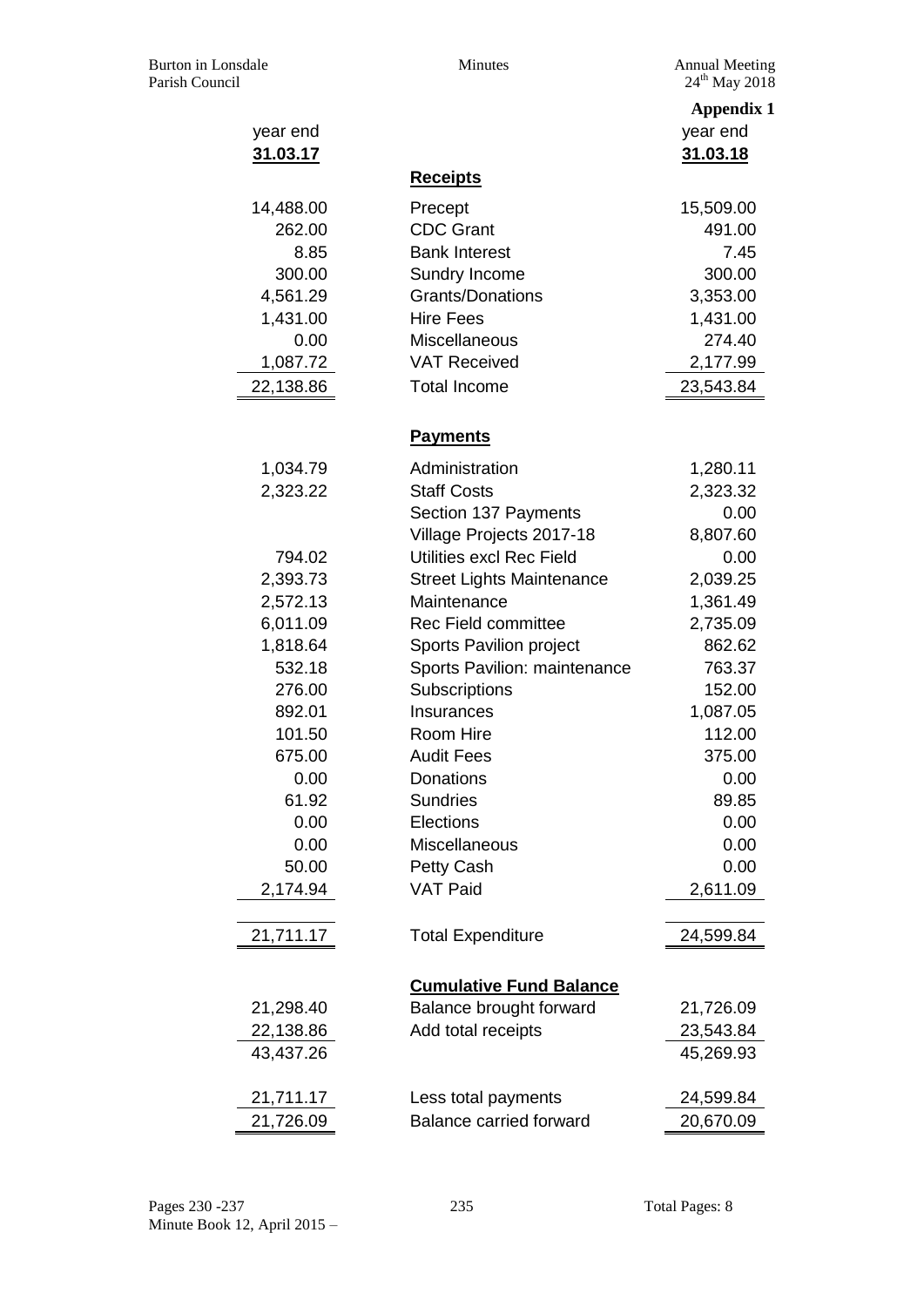## Accounting Statements 2017-18

### **Appendix 2**

|                |                                                                                                           | <b>This</b> |         |          |          |
|----------------|-----------------------------------------------------------------------------------------------------------|-------------|---------|----------|----------|
|                |                                                                                                           | Last Year   | Year    | Variance | %age     |
|                |                                                                                                           | 2016-17     | 2017-18 | £        | Change   |
| 1              | <b>Balances Brought</b><br>Forward<br><b>Annual Precept</b><br>Received                                   | 21,298      | 21,726  | 428      | 2.01%    |
| $\overline{2}$ |                                                                                                           | 14,488      | 15,509  | 1,021    | 7.05%    |
| 3              | <b>Total Other Receipts</b>                                                                               | 7,651       | 8,035   | 384      | 5.02%    |
| 4              | <b>Staff Costs</b><br>Loan Interest/Capital<br>Payments                                                   | 2,323       | 2,323   | 0        | $0.00\%$ |
| 5              |                                                                                                           | 2,043       | 2,004   | $-39$    | $-1.91%$ |
| 6              | <b>Total Other Payments</b><br><b>Balances Carried</b><br>Forward<br><b>Total Cash and</b><br>Investments | 17,345      | 22,596  | 5,251    | 30.27%   |
| 7              |                                                                                                           | 21,726      | 20,670  | $-1,056$ | $-4.86%$ |
| 8              |                                                                                                           | 21,726      | 20,670  | $-1,056$ | $-4.86%$ |
| 9              | <b>Total Fixed Assets</b>                                                                                 | 194,770     | 198,145 | 3,375    | 1.73%    |
| 10             | <b>Total Borrowings</b>                                                                                   | 9,900       | 9,000   | $-900$   | $-9.09%$ |

Item 6 variation is explained as follows:

Village projects +£8808; lower Recreation Field expenditure -£3276 = £5532.